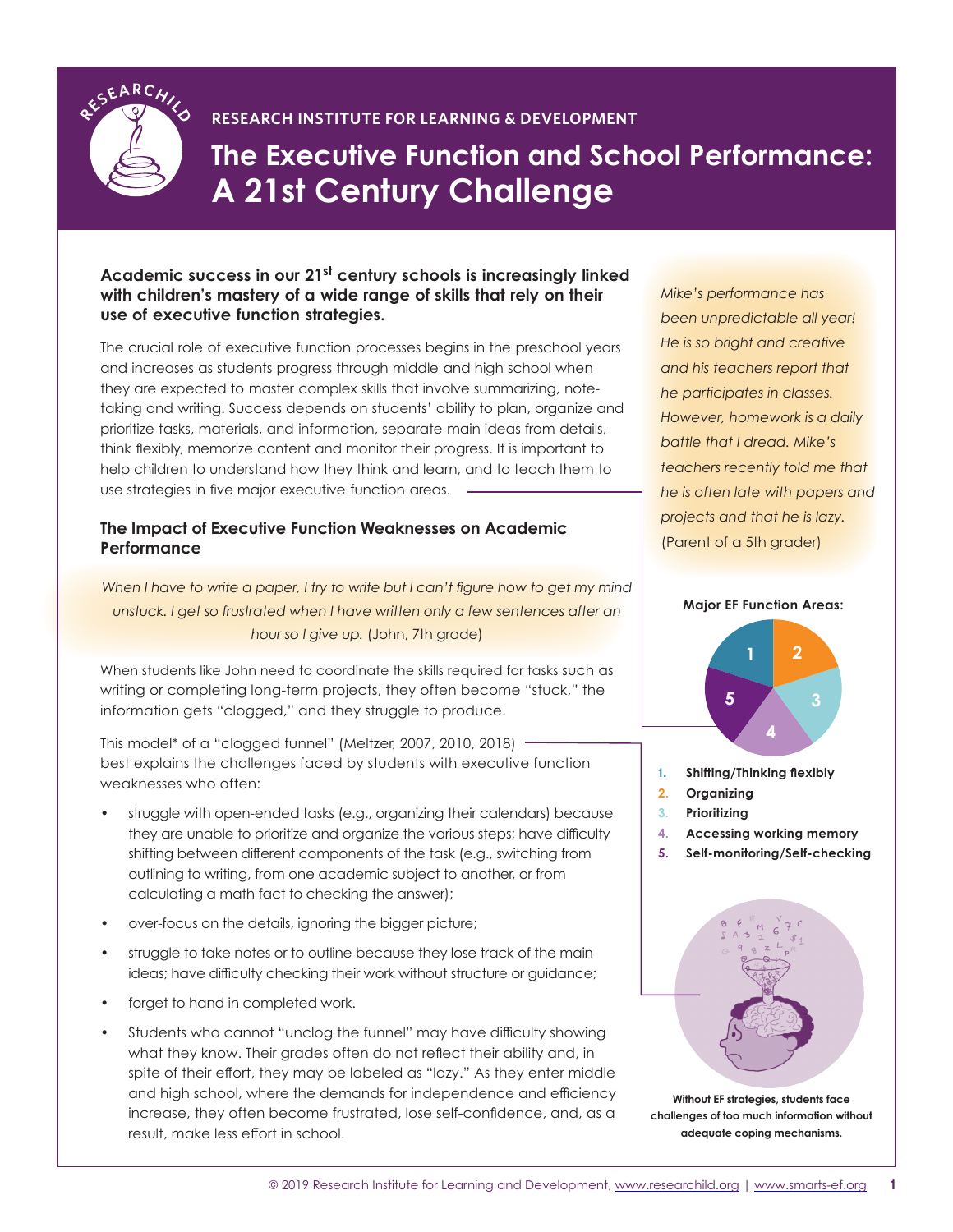#### **Executive Function Strategies: An Overview**

Executive function strategies provide an important foundation for improving students' academic performance, confidence and effort. When students like Sarah use effective strategies, they develop a deeper understanding of their unique strengths and weaknesses and begin to see improved grades. Encourage your child or teen to use strategies and, in doing so, keep the following principles in mind:

- Don't assume that your child already knows how to use a strategy.
- Children and teens need to learn when to use which strategies and in what contexts. Not all strategies work for everyone all the time.
- You know your child! Help your child to personalize the strategies that work best so that these techniques become more meaningful.



*My success is due to the strategies I learned and the confidence and self-understanding I gained after I used the strategies and got higher grades.* (Sarah, 11th grader)

## **SOME EF STRATEGIES TO USE AS STARTING POINTS:**

#### **Goal setting**

- Help your child to set attainable goals that are well-defined.
- Break goals down into smaller steps and talk about alternative approaches.

#### **Shifting/Thinking Flexibly**

- Expose your child to jokes, riddles and puns which are enjoyable ways of learning to shift between different meanings.
- Teach your child to think flexibly when solving math problems by comparing their estimates with their answers to word problems or discussing a variety of approaches to a problem.



## **Organizing Ideas**

- Encourage your child to use outlines, graphic organizers or webs to organize ideas for large projects.
- Encourage your child to use two- or threecolumn notes when reading or studying.

## **Organizing Materials**

- Work with your child to develop a system for organizing materials in folders, backpacks, and lockers.
- Make sure your child has a designated place for completed assignments. Encourage your child to clean out his or her backpack once a week.

• Provide space at home to file old tests and study guides that may be needed at a later date.



#### **Accessing Working Memory**

• Encourage your child to create his or her own silly sentences, acronyms or cartoons to remember information.

#### **Prioritizing**

- Have your child "divide and conquer" upcoming assignments and projects by planning to complete larger assignments in steps in order to avoid last-minute panics.
- Help your child to create songs, stories and acronyms to remember the steps involved in completing and checking written papers and math problems.



#### **Self-monitoring/Self-Checking**

• Children need to learn to check their schoolwork before turning it in. Help your child to develop personalized checklists to correct his or her most common mistakes.

**Encouraging children and teens to use executive function strategies puts them on the path to success in school and in life. See our SMARTS Executive Function program for more strategies: www.smarts-ef.org.**